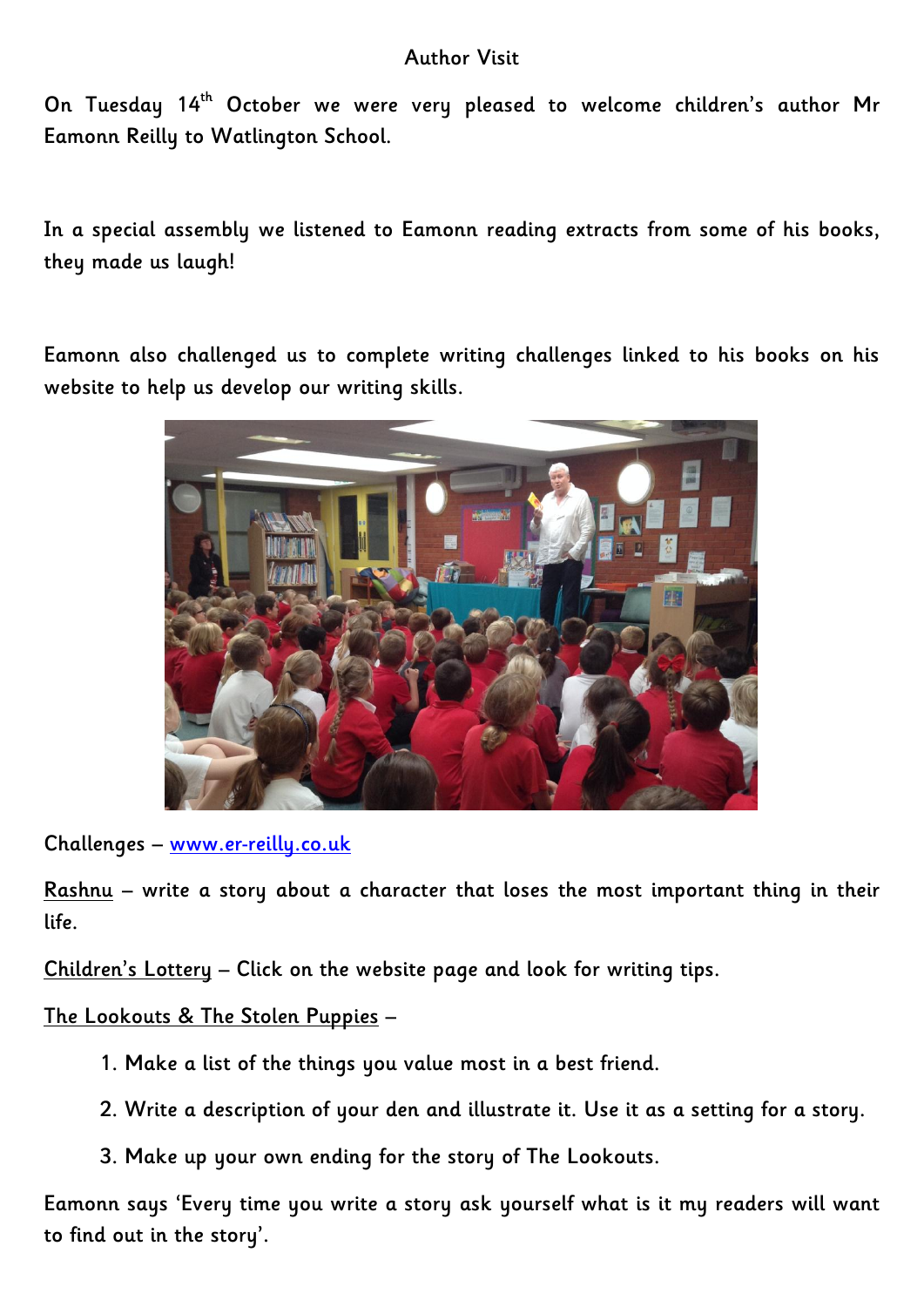**The children then had the opportunity to ask questions.**

**Q. When was your first book published?**

*A. In 2000, I was a Primary Teacher.*

**Q. What inspired you to write?**

*A. Children in my class. I wrote a story about a time traveller who went back to Ancient Greece.*

**Q. Which book are you most pleased with?**

*A. One Boy, One Dream, One Club, because I got to interview a famous footballer.*

- **Q. Who are your favourite authors?**
- *A. Jacqueline Wilson and Jeremy Strong.*
- **Q. Which is your most popular book?**
- *A. Harriet the Horrible in the UK, One Boy, One Dream, One Club worldwide.*
- **Q. How many books have you written?**
- *A. 15 books for children, 1 book for adults and 3 plays for adults.*
- **Q. Are you working on a book now?**

*A. Yes – 'World Book Day' it's about a girl who takes a book home from World Book Day but when her mum goes upstairs to read it to her she finds her in bed cuddling a crocodile! (Apparently this is based on a real life incident).*

- **A. What do you write with?**
- *Q. I write with a pen.*